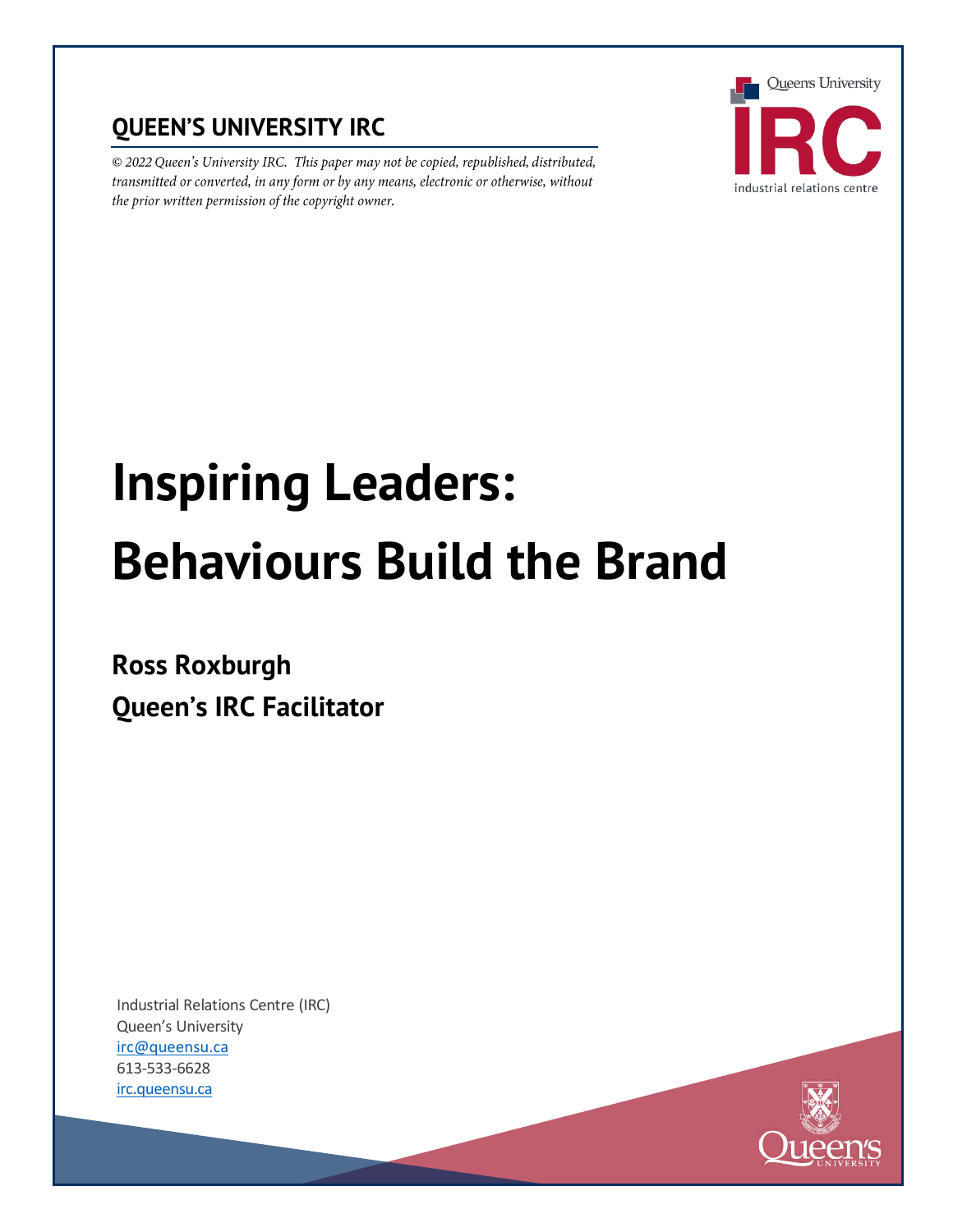# **Context & Approach**

It is no surprise that when we think of inspiring leaders, we identify people we want to emulate, model ourselves after and have the opportunity to work with. As a colleague once observed, leadership can be summarized very succinctly: "Leaders inspire".

And it is seldom because of 'what' they do, but rather 'why' they do it and 'how' they do it. A book by Simon Sinek entitled *Find Your Why* and an earlier TED talk by the author expand on this point. $1$ 

If one looks further into the part inspiration plays in effective leadership, a trusted source such as the Harvard Business Review (HBR) is a good place to begin. Over a few years, the HBR published three articles on the topic. It is clear that the topic of inspiration warrants serious examination as a major aspect of effective leadership.<sup>2</sup>

Four thoughts informed the writing of this article:

- 1. A belief that inspirational leadership was never more necessary than it is in these uncertain times;
- 2. A leader's inspirational behaviours will be a mix of core aspects of character; inspiring actions are often situationally-driven, guided by genuine caring for others and directly related to the needs and expectations of teams, followers and the wider organization.
- 3. Moreover, effective leaders inspire through their significant ability to retain balance between and among the competing demands they face; and
- 4. While the best leaders are strongly inspirational, they too need support as they continue to lead in a way that invites engagement and commitment. Conversation is of course an important element in this regard, but pragmatic and focused action steps also play a prominent role.

As noted by Ian Cullwick, a retired partner with an international consulting firm: "*At a system-wide level, inspiration includes the need to demonstrate and deliver genuine and consistentlyapplied leadership and management practices; to accomplish this, an accountability framework and related delegated authorities are essential*."

<sup>1</sup> Sinek, S., D. Mead and P. Docker. (2017) *Find Your Why*. London: Penguin Books Limited; Sinek, S. (2010) TED Talk entitled How Great Leaders Inspire Action.

<sup>2</sup> See the following HBR articles: Kaufman, S. (2011, November 8th). Why Inspiration Matters;

Zenger, J. and J. Folkman. (2013, June 20th). What Inspiring Leaders Do; and Garton, E. (2017, April 25th). How to be an Inspiring Leader.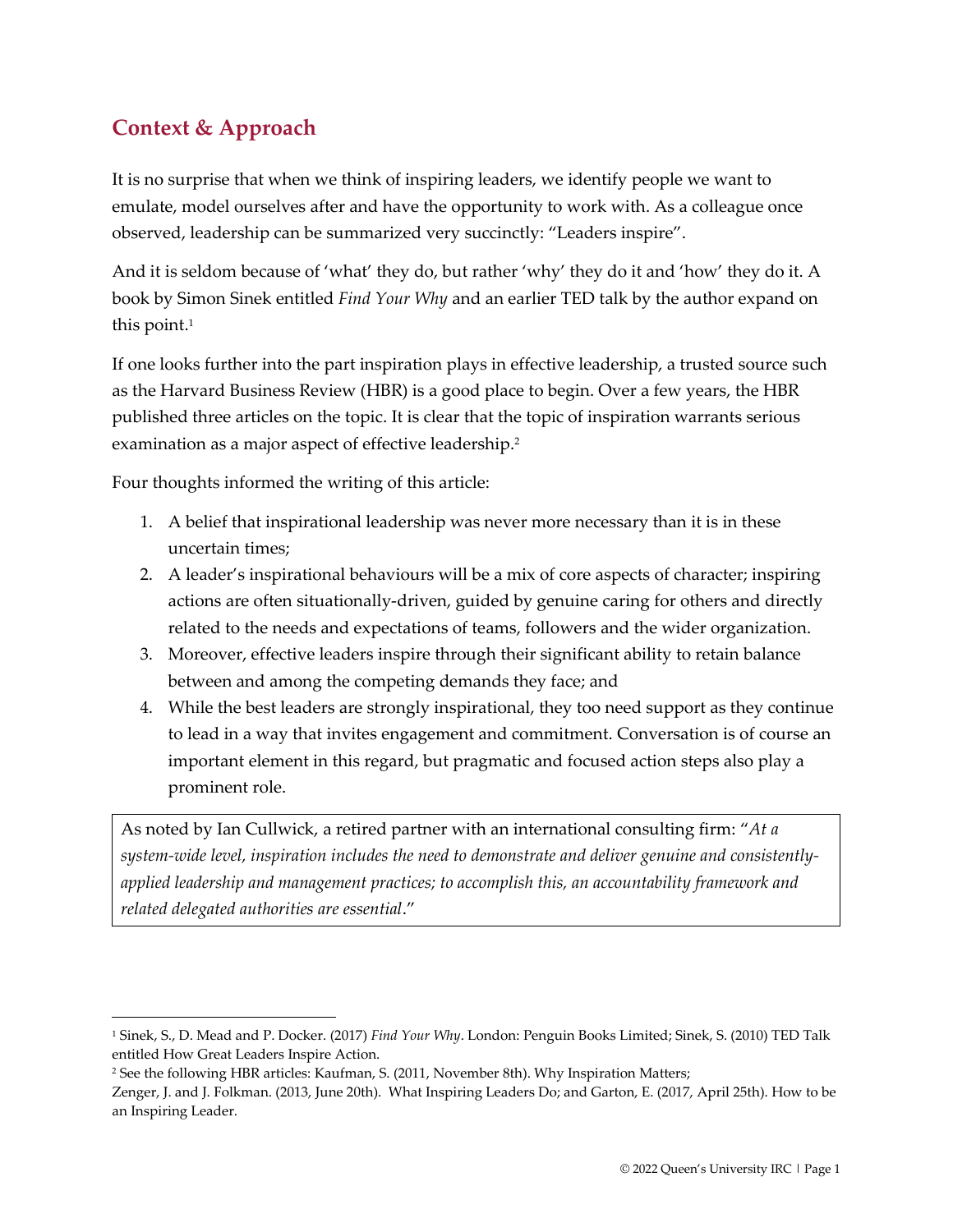Our discussion starts with some basic thinking about 'inspiration', informed in part by a current focused survey of a range of senior leaders, coaches, consultants and clients. In addition, I identify some shared behaviours which I have experienced directly from among those I work with. Along with the research findings, these become for our purposes a 'baseline' for the balance of the article.

From there, I highlight some of the challenges leaders face as they manage their own resilience and at the same time, remain supportive of colleagues. The 'work' of the leader – and the leader's organization in supporting their leaders – as they remain strongly inspirational is discussed. Finally, I conclude the article with a few key practical action steps for leaders to consider as they continue to maintain a high degree of effectiveness which balances their own wellbeing with continuing inspiration, engagement and commitment of colleagues.

#### **What Do We Mean by "Inspirational" and What Do We Notice?**

There are many definitions of what is evident when we refer to a leader as being 'inspiring'. There is clearly a vitality suggested by the root of inspirational  $-$  'inspire' as to breathe in  $-$  as there is also a sense of the 'composite'. By that I mean that no single attribute or behaviour generally defines what it is to inspire. Courage may come close, as might attributes such as integrity, decisiveness, humility, mastery of subject matter and the ability to create a compelling vision. But generally, one can point to a number of behaviours which taken together constitute 'inspiration' for others. And the definition of what is inspiring is as it should be in the hands of those who are led. As well, the opportunity to provide feedback to the leader is a key component of ensuring that inspiration has the impact people expect.

My quick 'pop-up' research question generated some very interesting responses from a varied group of thoughtful, senior individuals; many of those to whom I looked to for input might be described as inspirational in their own right.

A single question was posed to the survey group: "When you think of a leader who is 'inspiring', what are the two behaviours or attributes of that individual that immediately come to mind?"

There was a very good response rate – over 60% – perhaps because of both the topic and the very focused request.

As a way to think about the research input, we can consider looking at responses falling roughly into three areas:

1. The characteristics, values, mindset and emotional intelligence of the leader; in other words, **behaviours** and qualities that define 'presence';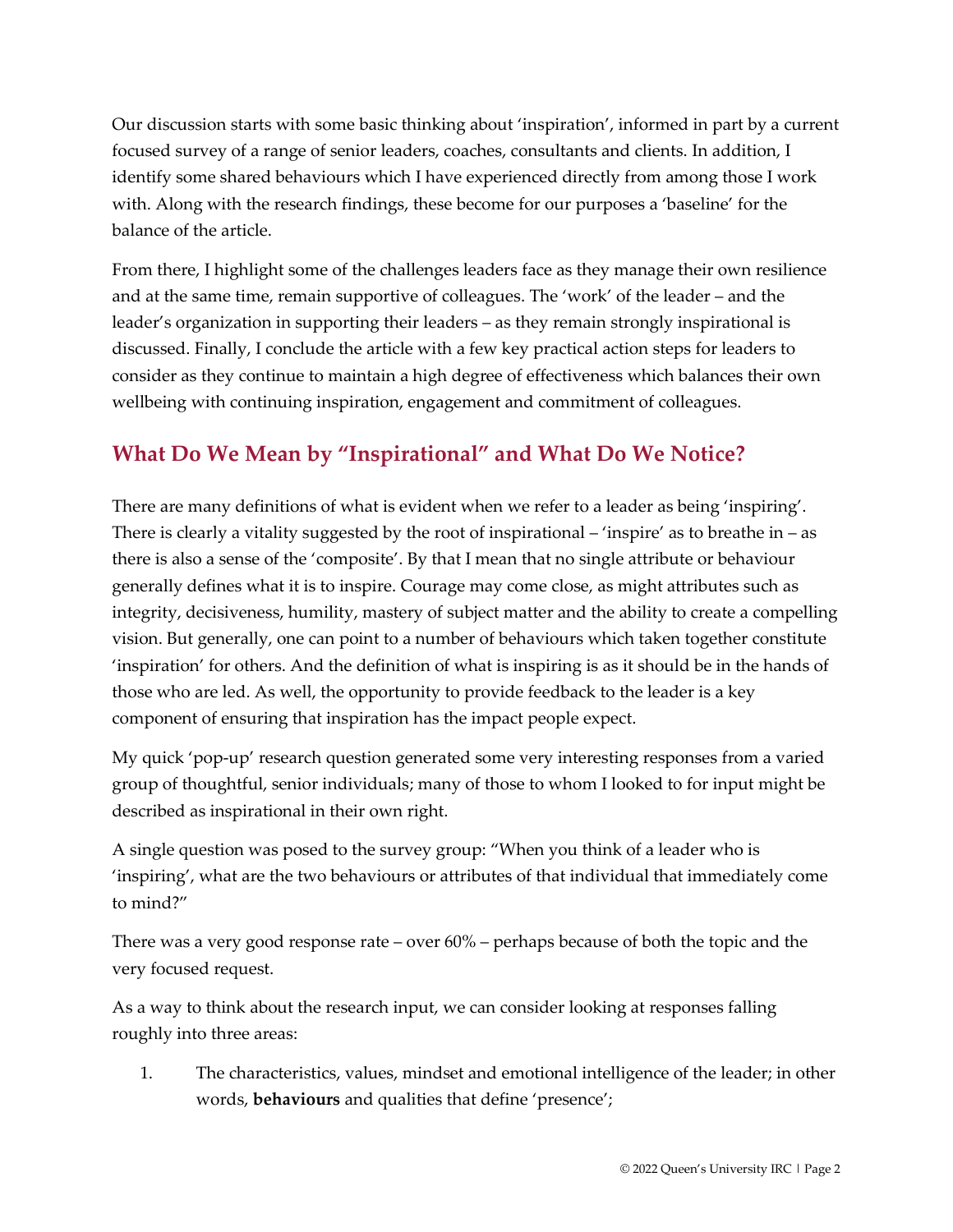- 2. How leaders actually '**show up'** i.e. what do they say and do?; and
- 3. The **impact** of inspiring leaders on their teams, colleagues and the wider organization.

As to what leaders *carry with them by way of characteristics and values*, it is fair to say that many of the responses converge on the central fact that inspirational leaders are highly self-aware individuals. Their emotional intelligence is well-developed, with empathy, healthy self-regard and an ability to manage stress among key defining elements. Inspirational leaders are ethical, selfless, trustworthy and clear in their thinking and have an inner sense of integrity. On the thinking dimension, one participant expanded by saying that inspiring leaders have "exceptional critical thinking" in their makeup.

Of great interest is *how inspiring leaders actually 'show up'*, as perceived by colleagues. "Presence" is often cited as is an obvious 'can do' attitude. This latter descriptor emerges from the responses in wording such as "positivity", "optimism", "approachability", which can imply compassion for others and "passion" for what they believe and stand for.

They are able to articulate a "vision" and bring a "strategic" outlook to their leadership style. The manifestation of the earlier comments on self-awareness is revealed through "ideas that engage and motivate", high levels of "energy" and "enthusiasm", "bold and practical" approaches and 'grit' as it emerges in examples of "perseverance" and "determination". These behaviours are major contributors to what one might expect in a role model.

In 'showing up', those who inspire are also able to balance the above with always being viewed as "authentic", "humble" and "approachable". That balance is also revealed in an openness to "adapting" and "adjusting" in the face of new factors, of being "open to be influenced" and in essence "always looking for the better way". That is viewed as a facet of "courage", one of the principal aspects of being an inspiring individual. Finally, there is an obvious "demonstrated commitment to values and convictions". And quite often, the inspiring leader brings a "sense of humour" and knows when and how to apply it in positive ways.

When we look at *impact of inspiring leaders on their teams and colleagues*, a few insights comprised the major themes across the research findings. Inspiring leaders develop followers, often individuals who as a consequence of being inspired, go 'above and beyond' strict role descriptions. They deliver at a higher level by applying 'discretionary effort' to the challenges and tasks which are associated with building a desired future.

People gravitate to these leaders because they are superb communicators, very often enhanced by their abilities as "storytellers". Their clear thinking and masterful sense of how to create a future that people can see and choose to be part of was an important insight which several participants identified. In addition, inspiring leaders attract those who want to learn with and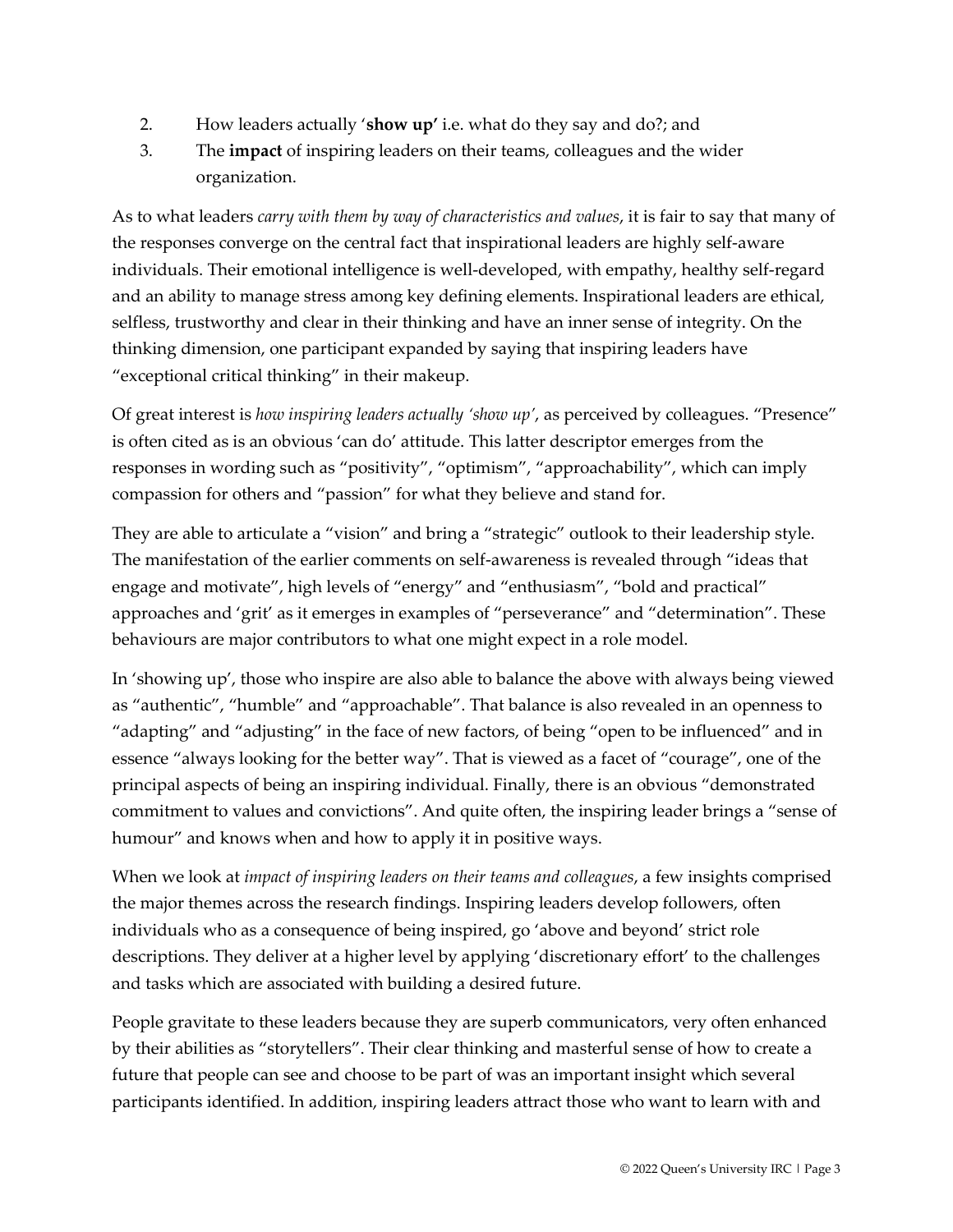from them. They value "interactions" with leaders and draw closer as they realize that leaders don't pretend to have all the answers but are open to learning together and learning more quickly than might otherwise be possible.

If we were to sum up the impact in as concise a manner as possible, it is that inspiring leaders are the very definition of "role models" through their obvious behaviours and their core values.

One final thought as we conclude our look at the research findings: the high degree of agreement on what behaviours and attributes are most closely aligned with inspiring leadership suggests that all participants 'know it when they see and hear it'.

From the research themes just discussed, I want to highlight one very important aspect for purposes of this paper: *there is an evident sense of balance in all that an inspiring leader does and says.* The most effective and inspiring leaders wisely commit to a 'Both / And' approach versus an 'Either /  $Or'$  stance. $3$  To complement what the research has generated, I immediately think about my direct experience as a leadership coach and consultant to clients over the years. That experience converges on many dimensions with what participants have shared in their responses.

The points below are more numerous than might be the case under a different topic; I have deliberately made the list longer as both a reflection of the many facets to leading in an inspiring way as well as a prompt to readers to add their own experience:

- A commitment to a toughminded approach to outcomes and priorities along with a genuine and visible concern for relationships and the wellbeing of colleagues; leaders pay attention to both outcomes and processes;
- 'Showing up' fully, with all of the significant strengths the leader has in balance with the view that leadership is 'shared', solutions are co-created and that the leader is not 'allknowing';
- Courage and decisiveness alongside openness, a listener's mindset, humility and vulnerability;
- A strong commitment to learning and growth with no sense that what has to be learned (and 'un-learned') is solely the leader's decision i.e. 'what' to learn and 'how' to learn (e.g. digital enablement)
- The ability to consider quantitative / hard data and qualitative or soft data, all in the service of generating good information from which to make decisions or to create solutions;

<sup>3</sup> Arnold, T. (2022) Lead With And. An Amazon Publication. [This book is the single best work on a 'Both / And' mindset of which I am aware. I would recommend it for leaders seeking to inspire while balancing natural tensions].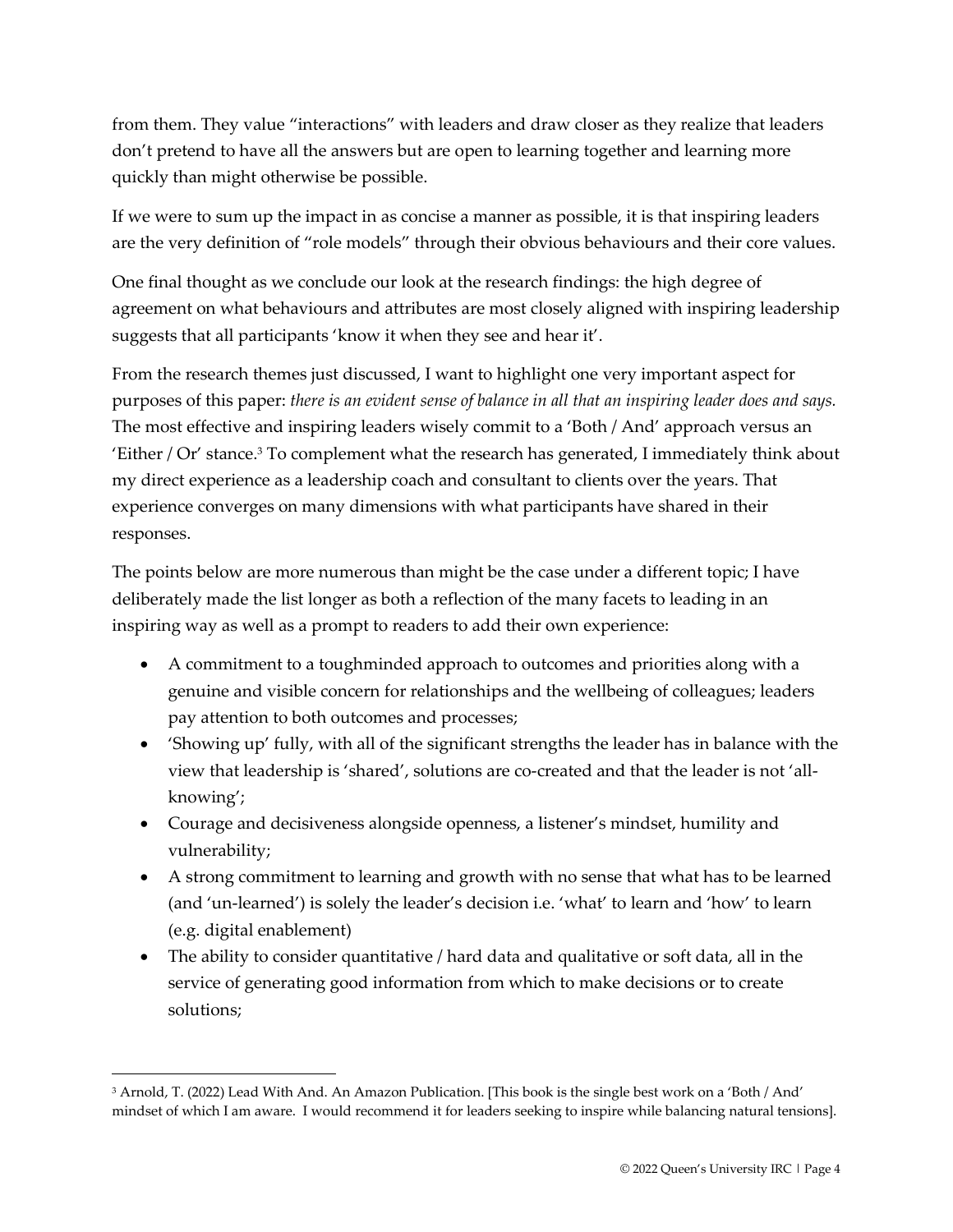- A 'coaching mindset' with a corresponding willingness to take informed but nonetheless toughminded decisions; inspiring leaders challenge respectfully and clearly in the service of clarity and better approaches;
- The ability to hold strategic objectives in mind at the same time as tactical and operational approaches are modified based on circumstance;
- A high degree of self-awareness, confidence and trust in self<sup>4</sup> but without any hint of arrogance or hubris and a tacit recognition that there may be 'blind spots' which impact the leader's decisions; and
- An effective communicator and collaborator combined with an ability to establish and honour clear boundaries, including the will to stand firmly with a considered approach when required. Again, the larger objective is to balance individual with organization priorities.

So with the above as something of a 'baseline' to what comprises a wide-ranging – albeit incomplete – list of behaviours considered to be inspiring, let's now look at what inspiring leaders have lived through these past couple of years.

# **What Have Inspirational Leaders Experienced Over the Last Two Years?**

The pandemic has changed our lives in countless ways, most importantly in the devastating impact on individuals and families. Losses are incalculable and will leave voids and sorrows for a lifetime. In the world of organizations and work, thoughtful overall strategies have been shattered, business models shaken if not broken and related HR and workforce strategies and tactics altered in ways we could not have predicted.

At times we seem to forget that leaders are not 'super-human' or immune to the challenges we have all lived through in the virtual world. Even the most inspiring of leaders have had to deal with expectations which have emerged or needs and wants that have become 'even more vivid'<sup>5</sup> as a result of a virtual workplace.

Their own resilience and care for their overall wellbeing has often taken a 'backseat' to the wants and needs of those they lead. Leaders experience compromised health in both physical and mental dimensions along with diminished 'reserves' of energy and resilience. Courageous clients have shared their feelings of being exhausted and struggling to summon the necessary energy to support their colleagues and teams in ways that they want to.

<sup>4</sup> For example, see Allen-Hardisty, L. (2021, August 18). Trust yourself first: Addressing DEI using emotional intelligence. Queen's University IRC. [https://irc.queensu.ca/trust-yourself-first-addressing-dei-using-emotional](https://irc.queensu.ca/trust-yourself-first-addressing-dei-using-emotional-intelligence/)[intelligence/.](https://irc.queensu.ca/trust-yourself-first-addressing-dei-using-emotional-intelligence/)

<sup>5</sup> Kingwell, M. (2020) On Risk. Windsor, Ontario: Biblioasis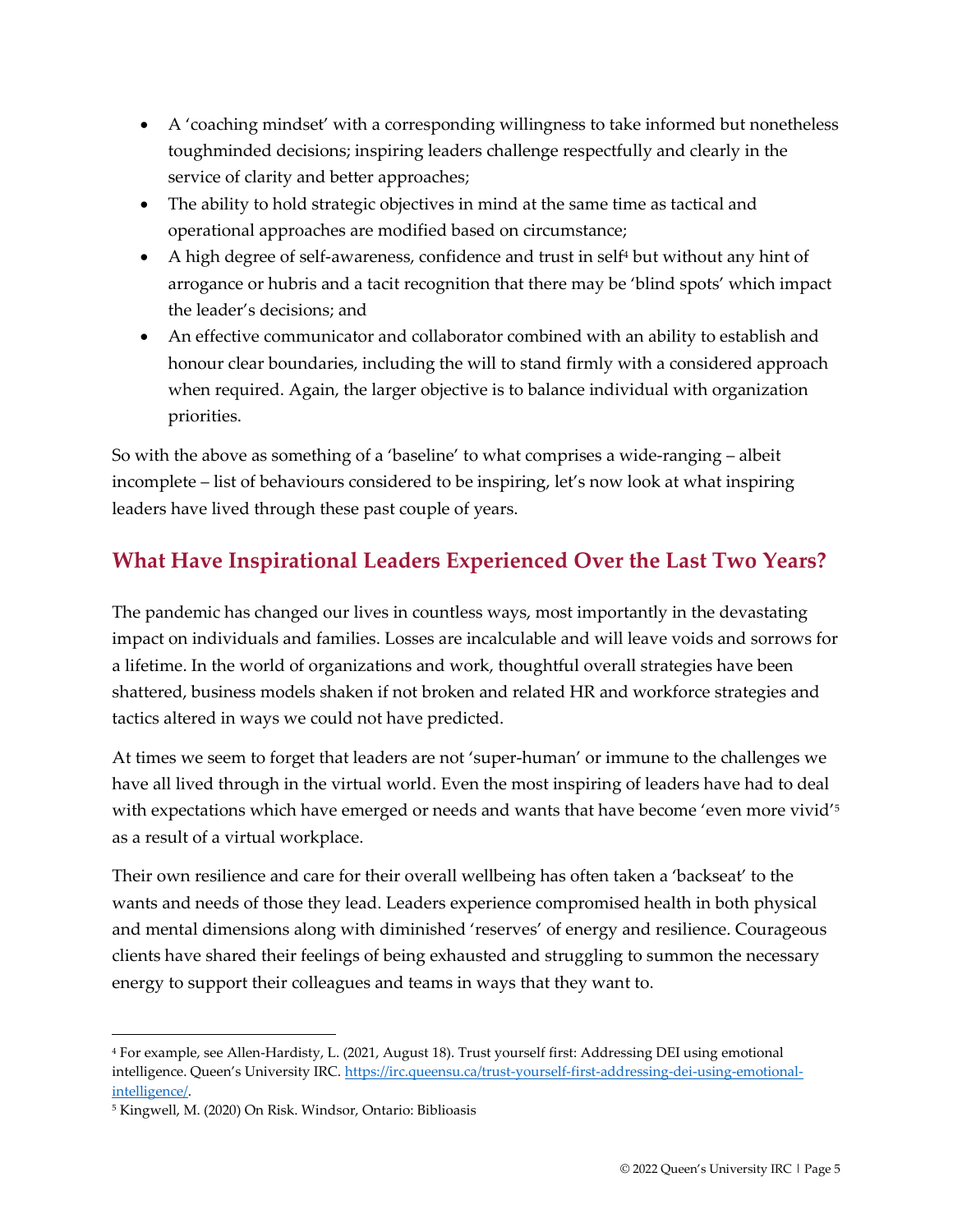Energy required to support self and others is not infinite and needs attention from time-to-time. Most thoughtful leaders do pay some level of attention to their own good health and wellbeing. This may take the form of a 'check-in' with self or taking a brief pause from the day-to-day demands and expectations inherent in their roles. Still, the pace of organization change can distract or lead to a focus on the most urgent and not necessarily the most important; in a real sense, care for self takes a backseat. And leaders, not only those in military and para-military settings, are to a great extent defined by their commitment to put the needs of others ahead of their own. "Know your people and look after their welfare" is one often-quoted principle.<sup>6</sup>

For leaders who recognize that they are able to bring their most effective gifts to inspire to their teams, colleagues and the wider organization, we think that there is work that is individual i.e. the leader's work alone, and then there is work which requires the participation and focused attention not only of the leader but also that of other parts of the organization. Each of these is discussed below with some practical suggestions in each instance which leaders might find useful as they continue to grow, learn and remain as inspirations to others.

# **The Individual Work of the Inspiring Leader**

Many leaders have recognized the importance of being as self-aware as possible in order to align intended with actual outcomes. Self-reflection, application of mindfulness principles and processes and feedback from trusted colleagues can be very helpful. These leaders readily admit that there are 'blind spots' which can impact their effectiveness and/or limit their ability to consistently inspire others.

As a leader, individual development and actions that build reserves of energy and resilience can be enhanced by paying attention to a number of sources of information and then deciding what the useful insights might be and how one might build these into their leadership style. Based on experience, there are a few ways which seem to yield good information for the leader to consider:

#### **1. Applied Emotional Intelligence**

Over the last few years, we have seen organizations and individuals recognize that Emotional Intelligence (EQ) is a distinct way to ensure that leaders recognize where personal biases and ingrained (often unconscious) habits and beliefs may be 'getting in the leaders' way'. With the

<sup>6</sup> Deierlein, T. (2014) 11 Timeless Principles of Leadership (US Army 1948). Retrieved June 8, 2022, from <http://www.academyleadership.com/news/201406.asp>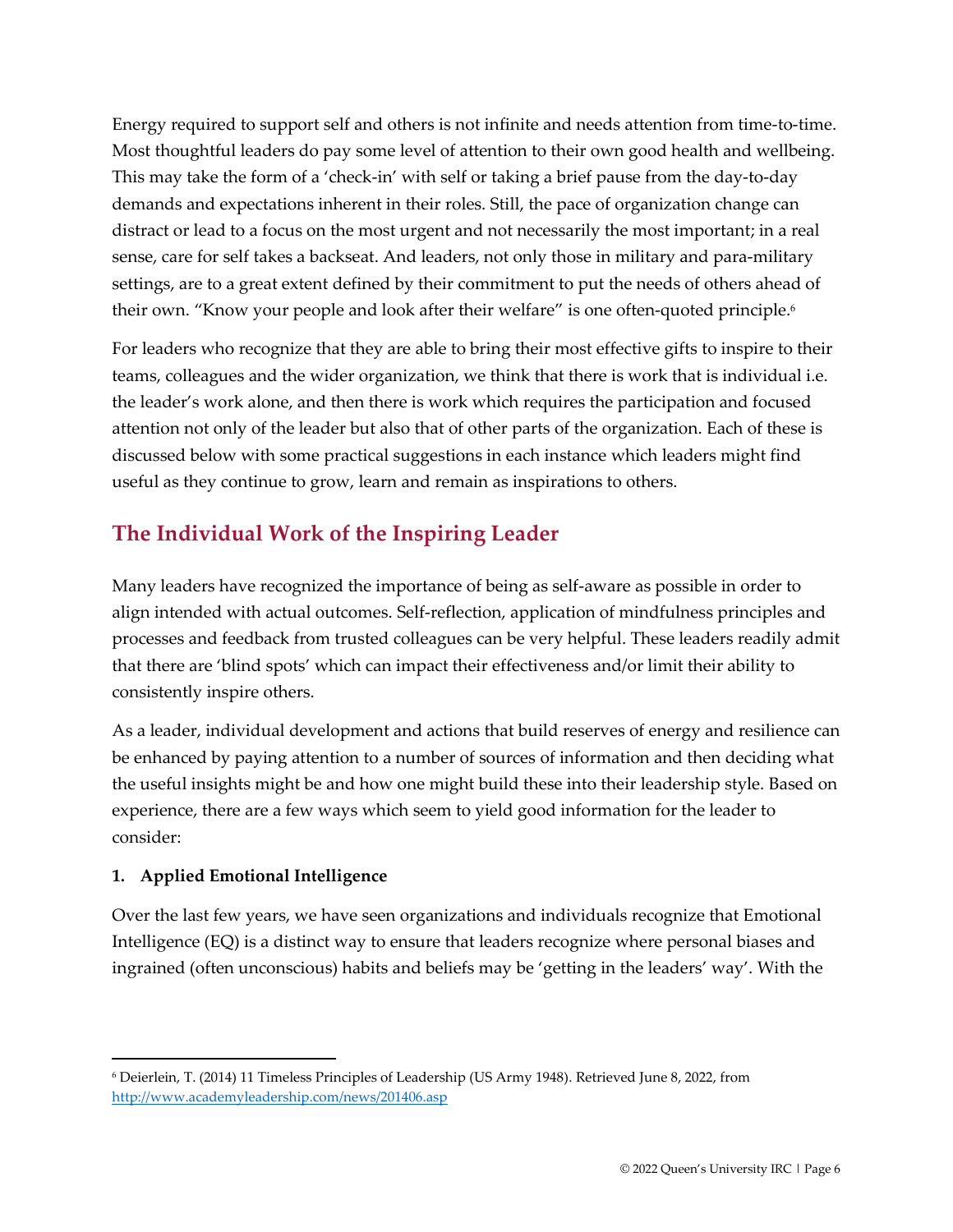science which is available to look at approaches in a rigorous way, a number of tools and instruments are available which are both valid and reliable.

With one client, a decision was made a few years ago to modify how they gathered data and information for use by their next generation of senior leaders. A very good 360 instrument was replaced by EQ-i 2.0, a respected emotional intelligence instrument which meets the criteria of being both valid and reliable. (As noted earlier, there are relevant discussions on the Queen's IRC website by Linda Allen-Hardisty, a foremost EQ-I 2.0 practitioner. Her insights are valuable in understanding the potential represented by tools such as this).

The 360 process was retained alongside the EQ instrument but changed to a focused qualitative approach where coaches could engage in gathering precise perspectives on developmental needs for those moving to more senior roles. The value of this approach is that the individual can bring a curious and learning-focused mindset to how intention is aligned – or not – with actual outcomes. For some of my clients, the information generated by the EQ tool has been key to them integrating some more positive behaviours into their leadership styles. As a final observation, in my experience, leaders who inspire do not always recognize or admit that they run the risk of burnout. Support for others, taking empathy for the situation of others to heroic levels and not balancing self-care with 'other-care' can be cumulative and result in burnout which seems to 'creep up'. A recent example from my work involved a most-effective and intelligent client in a recent leadership development program. She attended to both the needs of team members and to those of clients in a masterful way. But her level of commitment left little energy for self-care and she needed to stand back at one point in order to pay attention to critical stress issues in order to re-establish balance. Again, this is an area where sound EQ insights and the application of such techniques as mindfulness can help both individuals and their colleagues to mitigate the potential risks of extreme, unmanaged and perhaps unacknowledged stress.

#### **2. Learning Through Upward Feedback**

Upward feedback has been a mainstay in many organizations as leaders look to perceptions from those they lead and guide whether as individuals or in teams. Again, the curious – and courageous – leader can derive significant insights on where their ability to inspire stands out and where it might be made more consistent and effective.

In my experience, some leaders, while protecting confidentiality, probe further as to the information they are provided. They convene conversations to first share the unattributed information and then talk about what they understand and what changes or modifications might look like. While some see an element of risk in such a process, others have recognized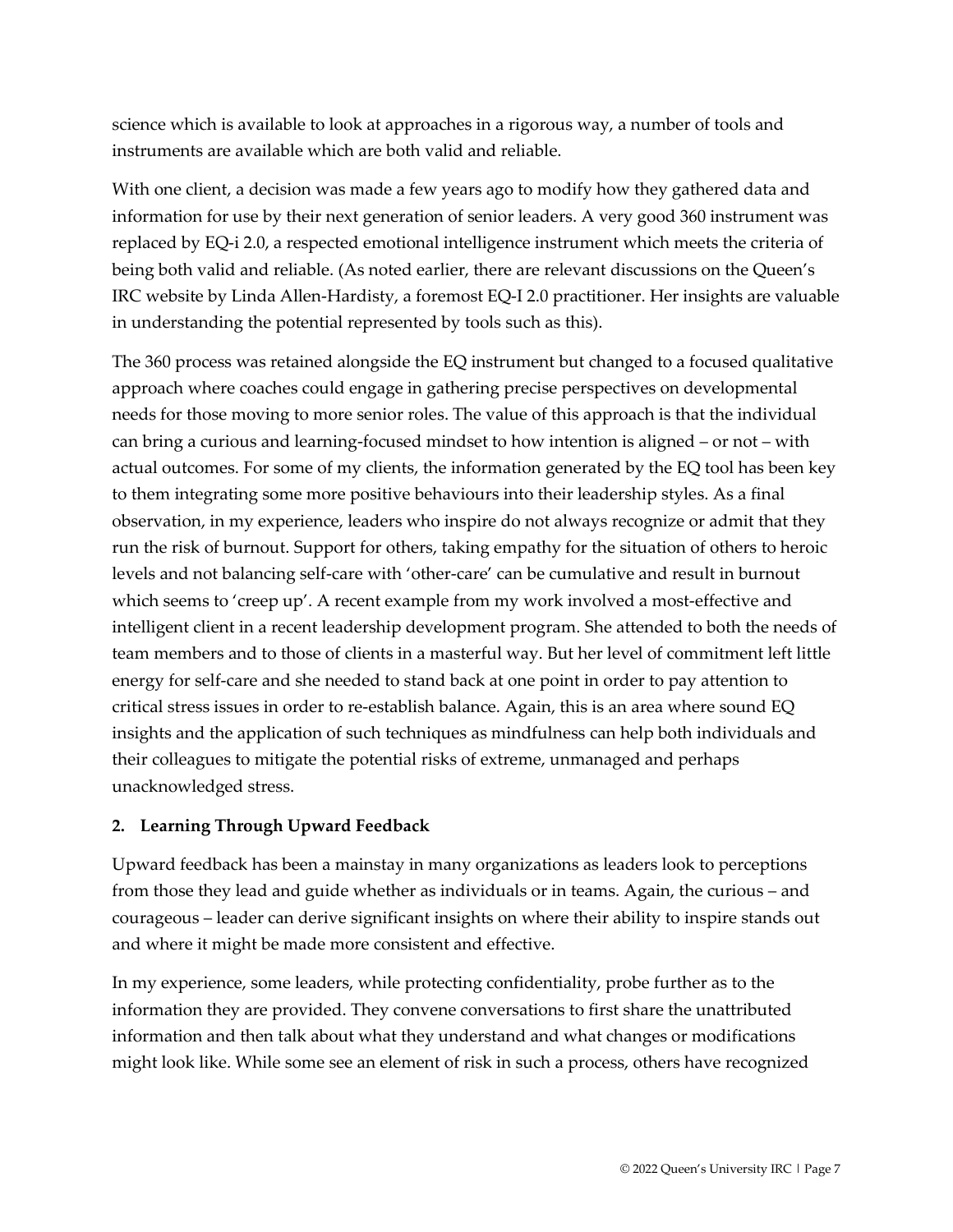that a strong open trusting relationship will support a deeper dive and ensure the understanding by both parties of what works and what might work even better.

#### **3. Working on Making Work 'Meaningful'**

A third initiative again speaks to the building of trust (and inspiration) and links directly to the learnings of individuals and teams. Determining what employees need and want is not overly difficult; *delivering consistently on those expectations is where challenge lies.*

I enjoy the often-provocative Bartleby columns on work life from The Economist. They spur further thinking and over the past couple of years they are written in the context of work that is largely virtual in nature. Recently I re-read two of the columns, the first from June 5, 2021, and the second from January 15, 2022.

In the first, the author reflects on the work of David Graeber who took the view that people "feel, from time-to-time, that their work is meaningless". The column continues: "Alienation depends on how the workers are treated by those in charge. If managers are respectful, supportive and listen to workers, and if the workers have the opportunities for participation, to use their own ideas and have time to do a good job, they are less likely to feel that their work is useless." 7

The second column is what triggers this last thought as to how leaders can carry out their individual work, 're-charge' while also inspiring followers and colleagues and focusing on work that holds meaning. 'Of Remote Work and Writing', the author admits that writing may seem counterintuitive in a world of virtual work: "Writing is not always the best way to communicate in the Workplace. Video is more memorable; a phone call is quicker; even PowerPoint has its place".

And then the author continues: "But for the structured thought it demands, and the ease with which it can be shared and edited, the written word is made for remote work<sup>"8</sup>

From my own experience, writing allows me to arrive at greater clarity in communicating ideas; further, it supports a lesson from days past when a mentor impressed on me that clear writing generally reveals clear thinking as the two often go 'hand-in-hand'. More to the point, sharing clear ideas with others also models what inspiring leaders do as they in fact set a standard of quality for communicating effectively and consistently while also revealing their current

<sup>&</sup>lt;sup>7</sup> Bartleby (2021, June 5<sup>th</sup>). Detecting the Real BS. The Economist Bartleby. (2021, June 5). Retrieved June 8, 2022 from [https://www.economist.com/business/2021/06/05/why-the-bullshit-jobs-thesis-may-be-well-bullshit.](https://www.economist.com/business/2021/06/05/why-the-bullshit-jobs-thesis-may-be-well-bullshit) 

<sup>8</sup> Bartleby (2022, January 15). Of Remote Work and Writing. The Economist. Retrieved June 8, 2022 from [https://www.economist.com/business/2022/01/15/remote-work-and-the-importance-of-writing.](https://www.economist.com/business/2022/01/15/remote-work-and-the-importance-of-writing)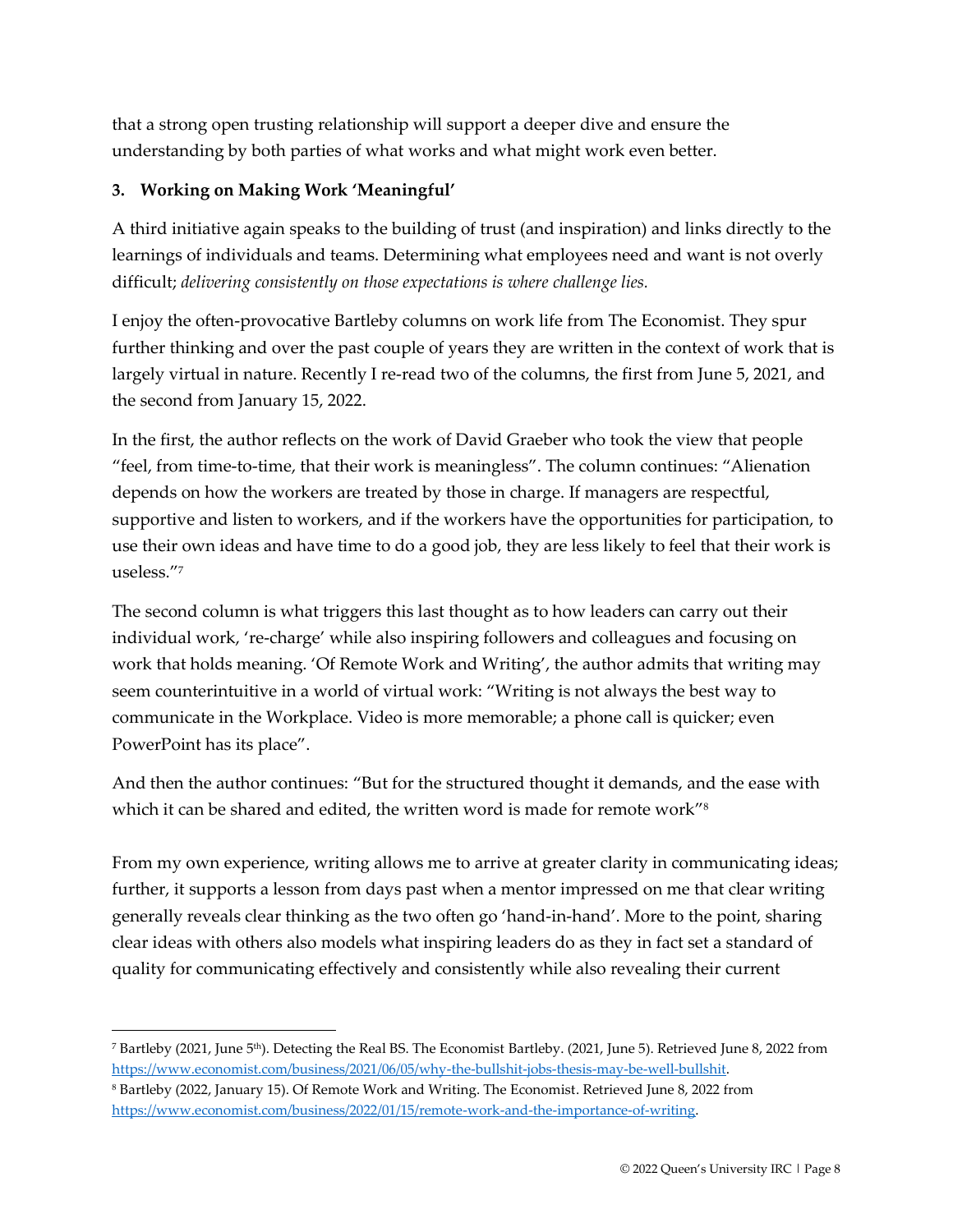thinking for challenges and pursuit of 'better ways'. And writing invites engagement and exchange in the service of shared leadership thinking.

#### **The Broader Work of the Inspiring Leader**

By 'broader work', I mean that this work of enhancing the leader's ability to inspire happens in the company of and with the support of others; again, self-reflection is made possible through wider exchange. Some of the suggested approaches which leaders can consider will link, sometimes directly and sometimes indirectly, with personal work discussed above. What is different is the level of engagement with colleagues and teams and the explicit engagement by the leader in continuing to learn how to most effectively bring inspiration to the work of the organization and by its people.

A few assumptions are foundational to the ideas in this section:

- 1. First, the leader is confident, has a learning and development mindset and believes that better ideas emerge when initial thinking is shared, challenge follows, and refinement occurs. And of course, refinement and participation in that process feeds directly into strengthened commitment by all;
- 2. Second, the leader recognizes that modeling behaviours is stronger than listing or telling what is desired. People believe what they *see* much more than what they hear; and the wise leader will ask if what is modelled is helpful and what might be more helpful?; and
- 3. In a fast-paced world, the inspiring leader knows when to take the time necessary to ensure engagement and commitment

#### **Practical Examples of Inspiring Leadership**

I want to highlight two practical actions which inspiring leaders might explore with a view to adding to their own 'brand' as being inspirational. In each example, inspiration is modelled through engaging others in co-creating solutions.

The approaches and processes I describe have the effect of tapping into the 'discretionary effort' each of us has to contribute more than what is expected. As Simon Sinek reminded us earlier in this article, if I know 'why' you are doing something, I can decide if that *is something I want to buy into.*

#### 1. **The Discovery Exercise**

This initial action option is simple, clear and a real example form a coaching client I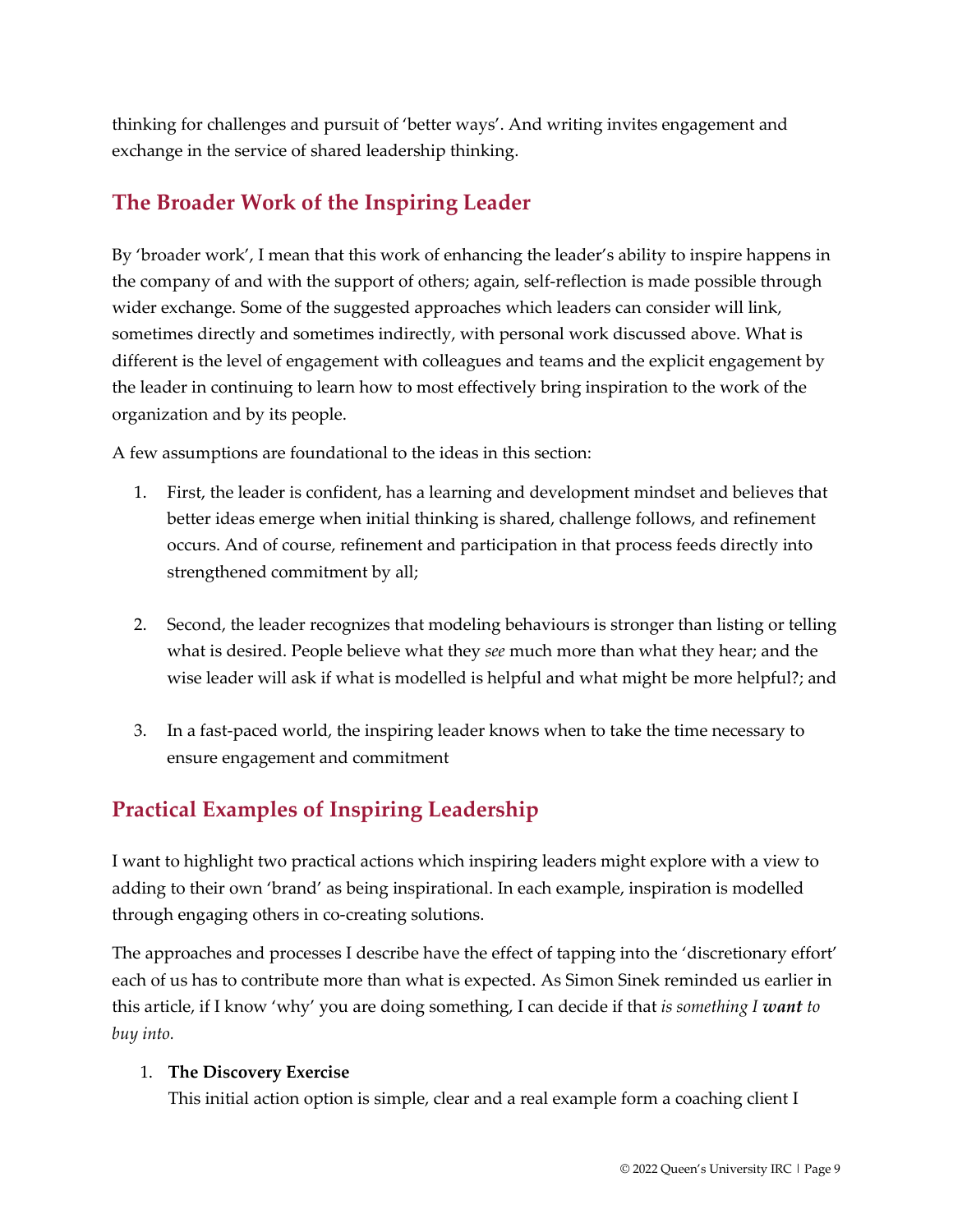recently worked with. She is perhaps the most emotionally intelligent individual I know, respected for her subject matter knowledge and admired for her leadership style. And I would add from my direct experience, embodies the courage one looks for in a leader.

Without any guarantee of success, she was clear that her team was ready to begin to shape their careers in a more direct way. She developed a set of "discovery" questions, which probed what might drive efficiencies and greater satisfaction from the actual work of the unit. Inspiring leaders can lay out ideas in a succinct and meaningful way: a simple one-pager captured the 'Discovery' exercise.

The exercise was very successful largely because it reflected her genuine and clear approach to all that she did, it was perceived as a true inquiry where perspectives would impact direction both in careers and in the work design and it was viewed as respectful of each team member, no matter their tenure. They knew that she cared about them and their ideas and would follow-through on agreed changes.

There was never any sense of "look at me and how inspiring I am" because inspiration does not need a megaphone. She was known as a leader who knew how to balance task and relationship and had an established reputation for caring for the wellbeing of her team. Towards the end of our work together, she was advised of a promotion to a more senior leadership role, and this came as surprise to no one who knows her and her leadership style!

#### 2. **The Personal Mission Statement**

The second approach requires a little more thought and relies on a sharing of ideas in thoughtful draft form, but with allowance for some 'raggedy' aspects to prompt discussion, generate better ideas and ensure engagement by colleagues.

As a first step, the leader explains that they have a view, probably incomplete, of what it is in their leadership role that actually inspires followers and creates stronger teams. They want to share their perspective with others and are open to hearing how closely or not—their perceptions meet those of the team as defining inspirational behaviours.

The 'platform' for the conversation is a short, focused personal Mission Statement. The leader outlines for team and colleagues *why he or she does what they do and what they consider the main behaviours which define them as 'inspirational'.*

At this point they solicit individual views as to where there is alignment around the needs and wants of individuals from an inspiring leader and where something different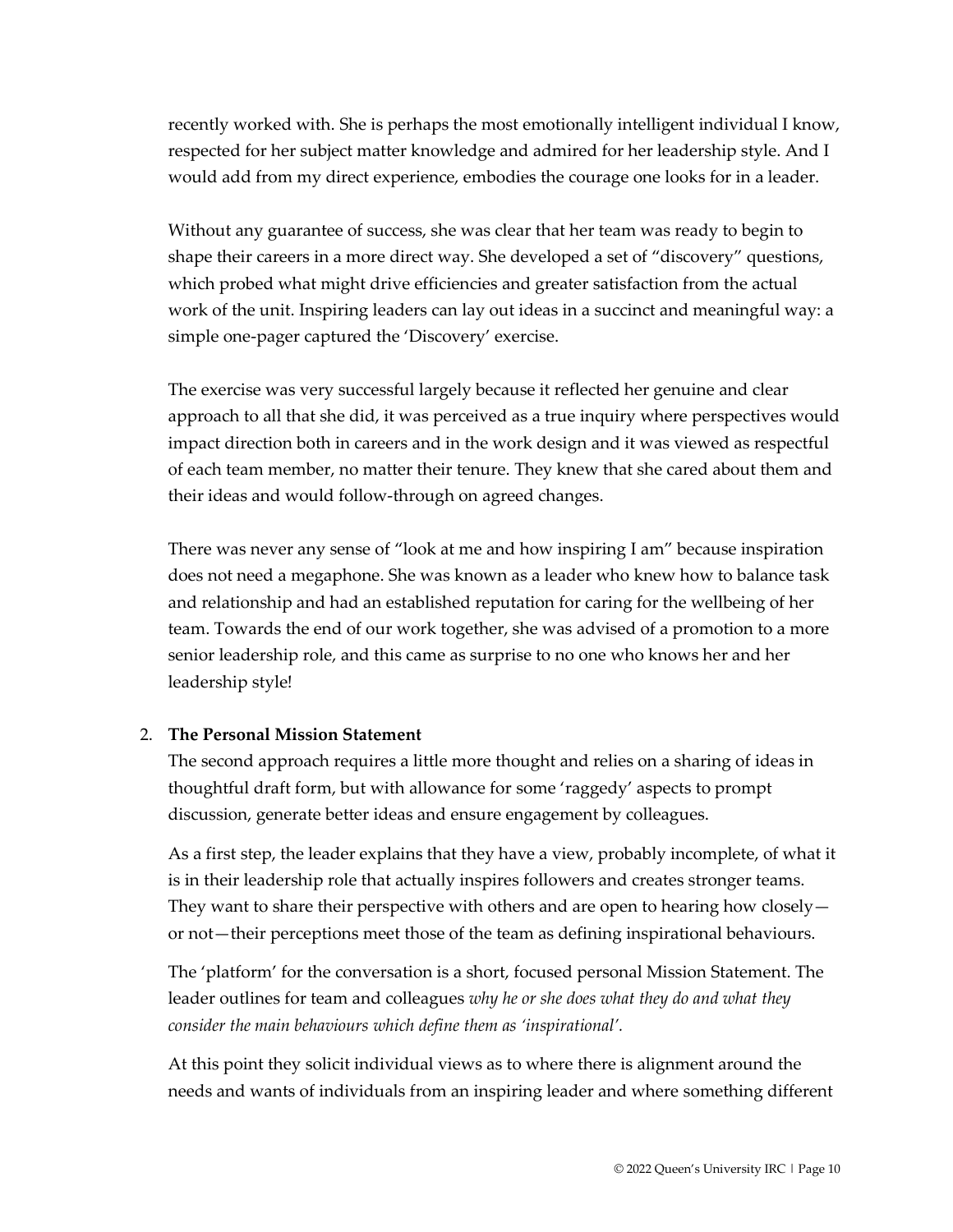is desired. Those views are gathered, synthesized without attribution, then shared in a meeting with the team.

In thanking the team for their thoughtful input, the leader might then comment on any surprises and/or areas where they don't fully understand the input. This step requires that to the extent possible, all can identify concrete examples of what behaviours would look like and why they would be valuable to enhancing the leader's ability to inspire. The emphasis is on learning what the team thinks, sees, wants and needs.

Following this step, the leader can then re-visit the personal Mission Statement, revise as necessary from the initial draft and circulate to the team.

The next step in the process is to re-convene, to become familiar with the revised statement, agree on how the leader might gauge success across the principal behaviours and discuss what the leader might 'count on the team for' as he or she continues to lead with inspiration. This could be as simple as, using an 'inspiration lens', asking a trusted colleague to observe and look for moments of inspiration in meetings or conversely what appeared to be 'missed moments'. No judgement is rendered; rather it is simply a perception for the leader to think about.

The confident and inspiring leader will no doubt ask for ideas as to other areas in which team members can be supportive as 'coaches' around inspiring behaviours.

# **The Larger Organization and Its Role in Supporting Inspiring Leaders**

Increasingly we have seen that the accomplishment of work priorities in a virtual world depends on a 'one-system' approach to ensuring alignment and engagement. This is no less important when it comes to the *support leaders might expect from their leaders and the broader organization* as they commit to grow in their work of inspiring others.

Ian Cullwick notes that *"an organization's performance platform for management philosophy and related program elements are key to delivering on leadership intentions and behaviours. They provide a platform for engaging front-line staff in a consistent way and mitigating 'strategy and leadership dilution'."*

As a practical example, the leader who has developed a personal Mission Statement around inspiring behaviours, and tested it with teams and other colleagues, might consider sharing it with his or her direct leader(s) and peers. The sharing of the personal Mission Statement opens the door to the leader asking of his or her direct 'boss' as well as trusted peers what the leader might 'count on' in support of continuing to strengthen their inspiring behaviours.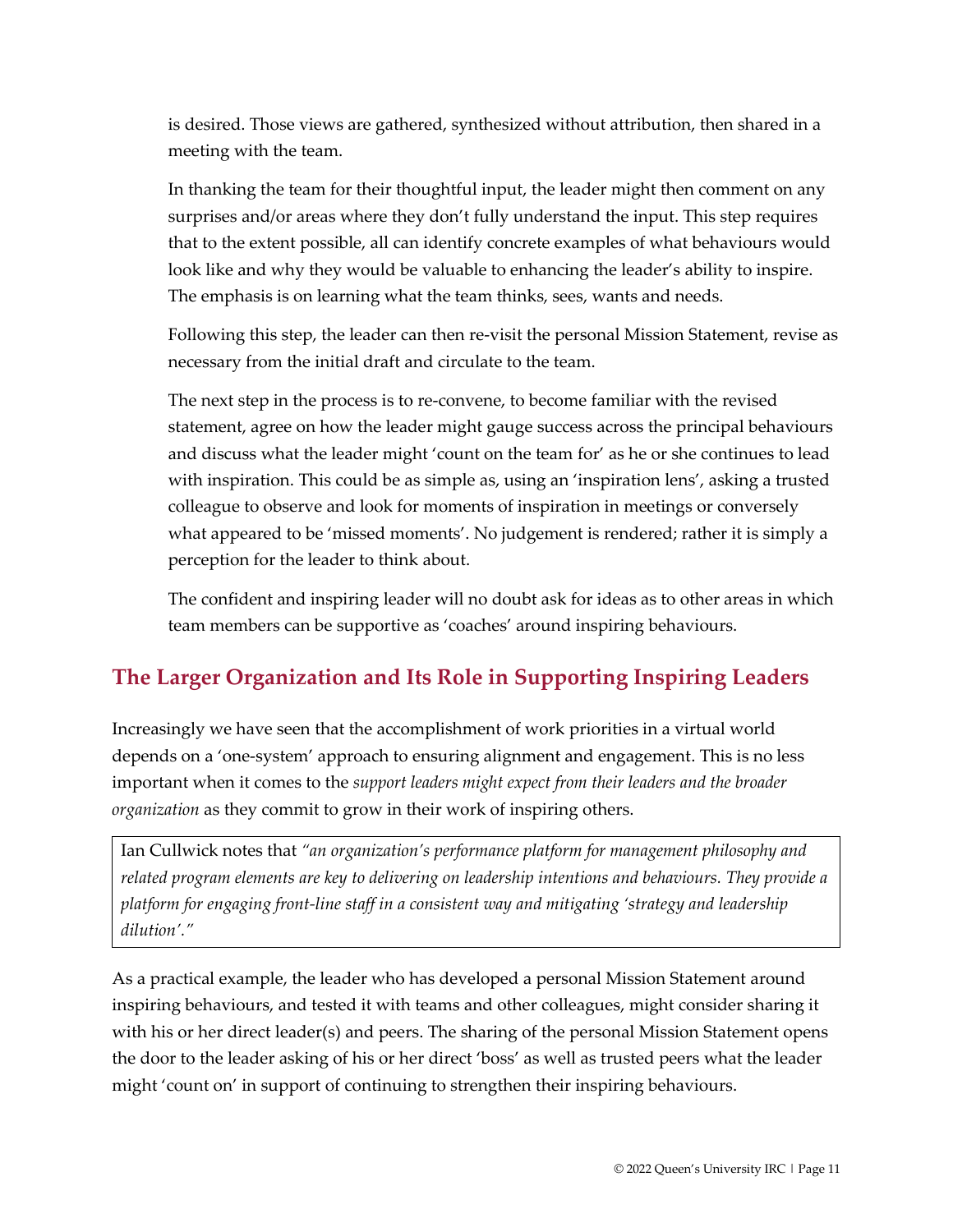That support might manifest in many ways. For instance, one might look to the senior leader or peer for feedback from meetings where both are in attendance, where there is agreement that compelling and persuasive ideas were presented that are important to advancing priorities and/or enlisting active commitment. Further, the support of the most senior leadership might include a conversation at the executive level that results in a wider engaging discussion across the organization as to the difference inspiring leadership makes in terms of attraction, retention, succession and overall performance of the organization.

#### **Concluding Comments**

The best leaders are inspiring. And today, perhaps more than at any other time, we look to inspiring leaders to guide us in continuing to 'navigate' uncertainty. As well, individuals have more choices available in terms of where they want to learn, earn and grow, and a major influence on those choices will be the quality of the leaders they work with, learn from and who inspire them.

Ian Cullwick comments: *"Inspired leadership can truly elevate and engage one's culture and workforce, but it also needs to be delivered through a human resources strategy that recognizes a number of core principles, including equity and fairness, and balancing the "how" and the "what". Further, inspired leaders ensure consistency of application across all workforce segments – the quickest way to destroy leadership integrity and a hard-earned leadership brand is to compromise these guiding principles and anchoring values."*

At the individual leader level, inspiration can be enhanced and it can also become eroded. It is through a combination of two distinct but related realms of learning that leaders can focus on enhancement and mitigate the risks of erosion: the personal work of deepening self-awareness and paying attention to 'blind spots' combined with direct engagement with those they wish to inspire and who crave inspiration. Together, this creates a powerful formula for today's courageous leaders who continue to build their ability to inspire others within a context of achieving wider priorities of the organization.

Adding to the challenges of leading in an inspired way in a 'hybrid' environment – one that appears to be here for the longer-term – is the need to ensure that the leader has access directly and through colleagues as to whether inspiring behaviours are different for those who work remotely than they are for those who are physically on-site.

It is implicit from the research exercise that a reputation for inspiring leadership is 'conferred' by those who are impacted by leaders, their intrinsic values and character traits and their overt behaviours.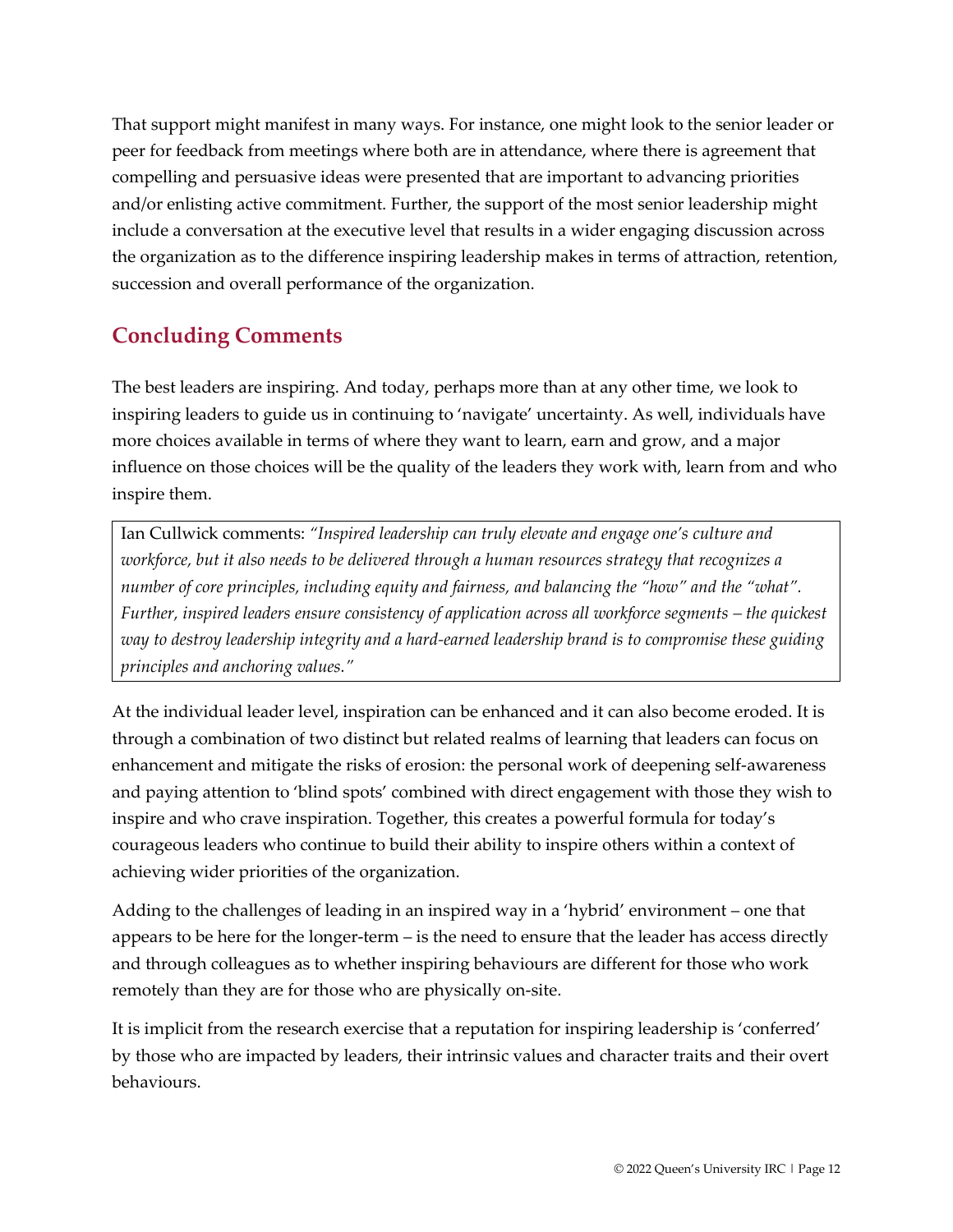And finally*,* it is clear that *the inspired leader is a balanced leader.* Some years ago, my former firm was led by an inspiring and senior leader. For an annual conference of group practice leaders, he had commissioned a limited-edition letterpress engraving of a canoe moving through white water, with these words to accompany the art:

> *"Achievement is born of movement. Reach out from a state of balance into one of controlled imbalance and steer with confidence into the rough waters of change".*

*'Controlled imbalance'* may be a perfect descriptor of the reality for leaders in these times!

Some twenty-five years later, I think that those words encapsulate beautifully the reality for leaders as they provide inspiration and foster confidence and commitment in those they lead!

#### **About the Author**



Ross Roxburgh is a leadership coach and organization consultant with several decades of experience with a wide range of clients, both domestic and international across the private, public and para-public sectors. He has a strong interest in the effectiveness of individuals and teams in complex organization environments; in many cases he brings both coaching and consulting experience to client engagements. Ross holds the designation of Certified Management Consultant (CMC) as well as that of Master Corporate Executive Coach

(MCEC). He has been certified in the use of the EQ-I 2.0 instrument as well as the LEA 360. He is a facilitator with Queen's IRC on a range of programs related to Board effectiveness, Committee evolution and [Performance Management.](https://irc.queensu.ca/performance-management/) He has written a number of articles for Queen's IRC on the topics of coaching and leadership.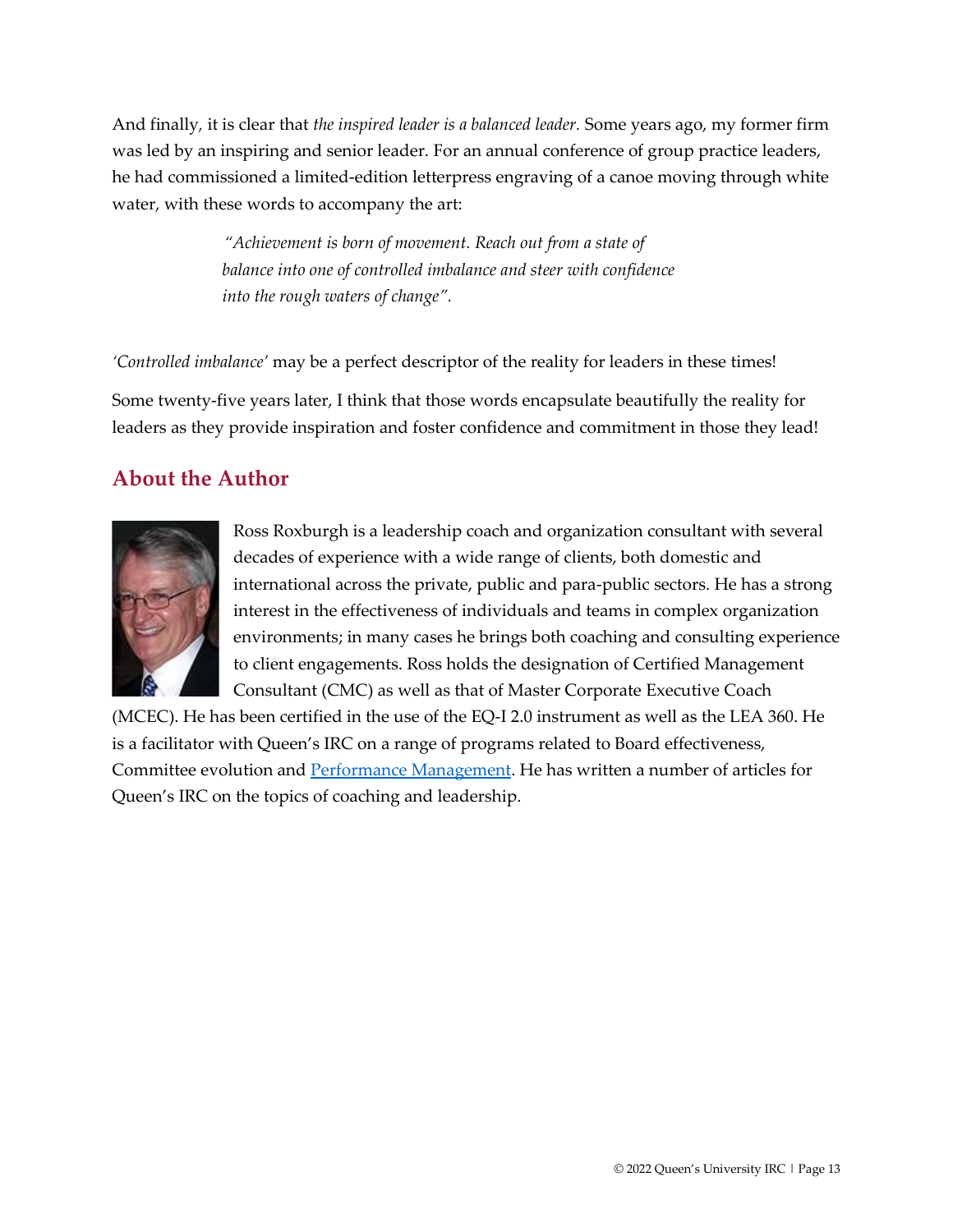#### **References**

- Allen-Hardisty, L. (2021, August 18). Trust Yourself First: Addressing DEI Using Emotional Intelligence. Queen's University IRC. Retrieved May 15, 2022, from [https://irc.queensu.ca/trust-yourself-first-addressing-dei-using-emotional-intelligence/.](https://irc.queensu.ca/trust-yourself-first-addressing-dei-using-emotional-intelligence/)
- Arnold, T. (2022) *Lead With And: The Secret to Resilience and Results in a Polarized World.* Bolton: Amazon.ca.
- Bartleby. (2021, June 5). Detecting the Real Bu..shit. The Economist. Retrieved June 8, 2022 from [https://www.economist.com/business/2021/06/05/why-the-bullshit-jobs-thesis-may-be](https://www.economist.com/business/2021/06/05/why-the-bullshit-jobs-thesis-may-be-well-bullshit)[well-bullshit](https://www.economist.com/business/2021/06/05/why-the-bullshit-jobs-thesis-may-be-well-bullshit)
- Bartleby. (2022, January 15). Of Remote Work and Writing. The Economist. Retrieved June 8, 2022 from [https://www.economist.com/business/2022/01/15/remote-work-and-the](https://www.economist.com/business/2022/01/15/remote-work-and-the-importance-of-writing)[importance-of-writing.](https://www.economist.com/business/2022/01/15/remote-work-and-the-importance-of-writing)
- Center for Creative Leadership. (n.d.) Retrieved May 15, 2022, from [https://www.ccl.org/insights-research/.](https://www.ccl.org/insights-research/)
- Deierlein, T. (2014) 11 Timeless Principles of Leadership (US Army 1948). Retrieved June 8, 2022, from [http://www.academyleadership.com/news/201406.asp.](http://www.academyleadership.com/news/201406.asp)
- Garton, E. (2017, April 25). How to be an Inspiring Leader. Harvard Business Review. Retrieved June 8, 2022, from [https://hbr.org/2017/04/how-to-be-an-inspiring-leader.](https://hbr.org/2017/04/how-to-be-an-inspiring-leader)
- Kaufman, S. (2011, November 8). Why Inspiration Matters. Harvard Business Review. Retrieved June 8, 2022, from<https://hbr.org/2011/11/why-inspiration-matters>
- Kingwell, M. (2020). *On Risk*. Windsor, Ontario: Biblioasis.
- Sinek, S., D. Mead and P. Docker. (2017). *Find Your Why*. London: Penguin Books Limited.
- Sinek, S. (2010) How Great Leaders Inspire Action. TED Talk. Retrieved June 8, 2022, from [https://www.ted.com/talks/simon\\_sinek\\_how\\_great\\_leaders\\_inspire\\_action](https://www.ted.com/talks/simon_sinek_how_great_leaders_inspire_action)
- Zenger, J. and J. Folkman. (2013, June 20). What Inspiring Leaders Do. Harvard Business Review. Retrieved June 8, 2022, from [https://hbr.org/2013/06/what-inspiring-leaders-do.](https://hbr.org/2013/06/what-inspiring-leaders-do)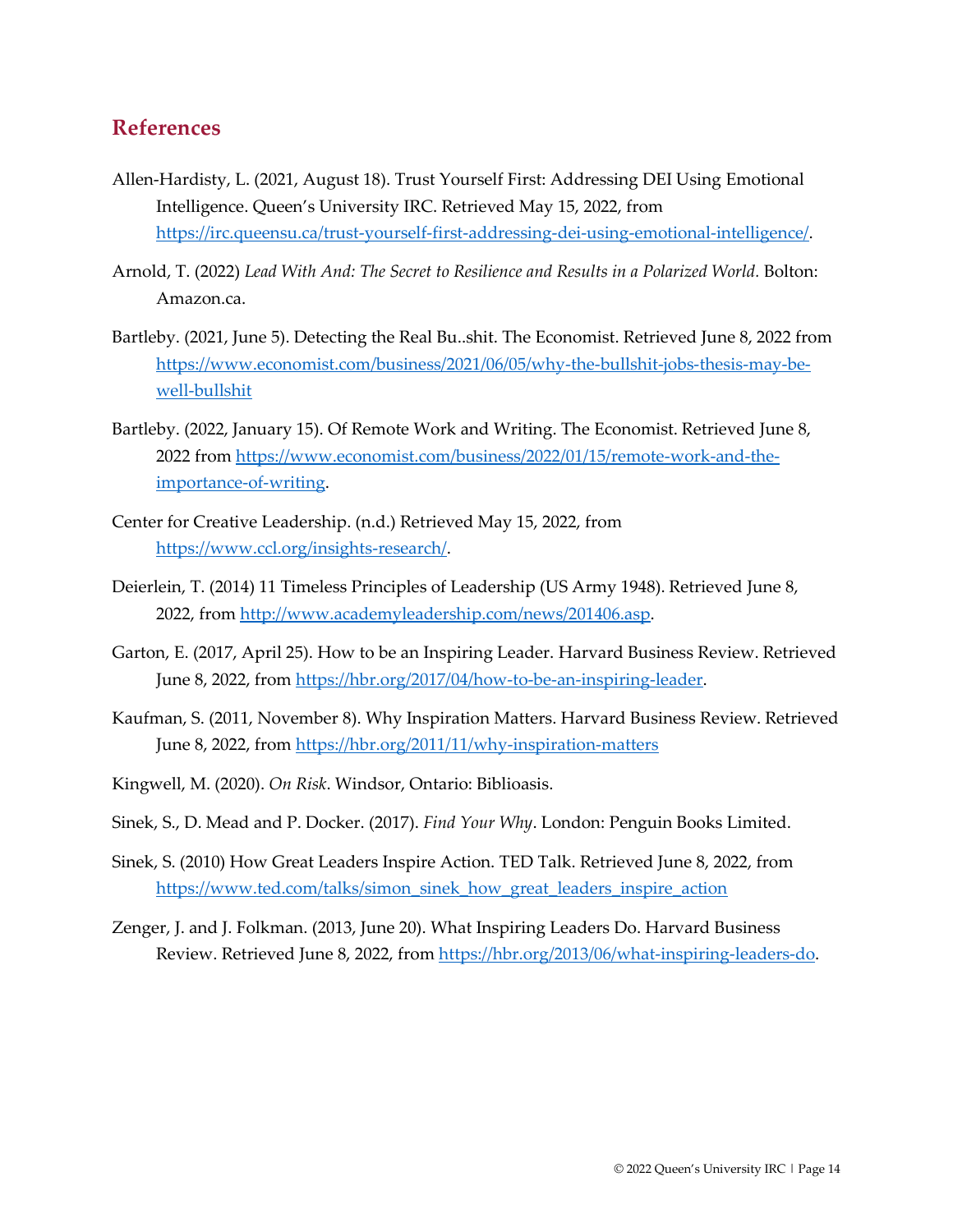### **Acknowledgements**

This article has had a number of iterations as my thinking evolved. To help with that refinement and editing process, I want to acknowledge three individuals in particular.

First, Cathy Sheldrick of Queen's IRC is, as always, a thoughtful and insightful editor. In bringing a 'reader's lens' to my work, she looks for flow, connection and coherence in all that I write. Cathy is clear, respectful and adds a touch of humour to all that we do together. As a result of our collaboration, my work is made better—thank you, Cathy!

Ian Cullwick is a long-time friend and colleague, a senior consummate professional, a Queen's facilitator and a deeply talented consultant sought out by a range of clients. Ian brings rigour, discipline and insights to all that he takes on. And in agreeing to apply his critical eye and expertise to this article along with selected commentary, Ian sharpened both my thinking and my writing. Many of Ian's thoughtful articles appear on the IRC website.

Third, Dr. Jacob Schneid is a relatively new colleague. Jacob understands learning and leadership in a deep way and understands the role of 'balance' in leadership in a most complete way. Jacob took a 'red pencil' to an early draft and pushed me with challenge and ideas which again drove me to greater clarity.

Finally, to each of the many respondents to the 'pop-up' research question, I am in your debt. You know 'inspiration' when you see it and when you hear it. Your senses are sharp, and you can 'sniff out' what is real and what is not. You pushed my thinking about what it means to inspire as a leader in ways I could not have imagined – thank you!